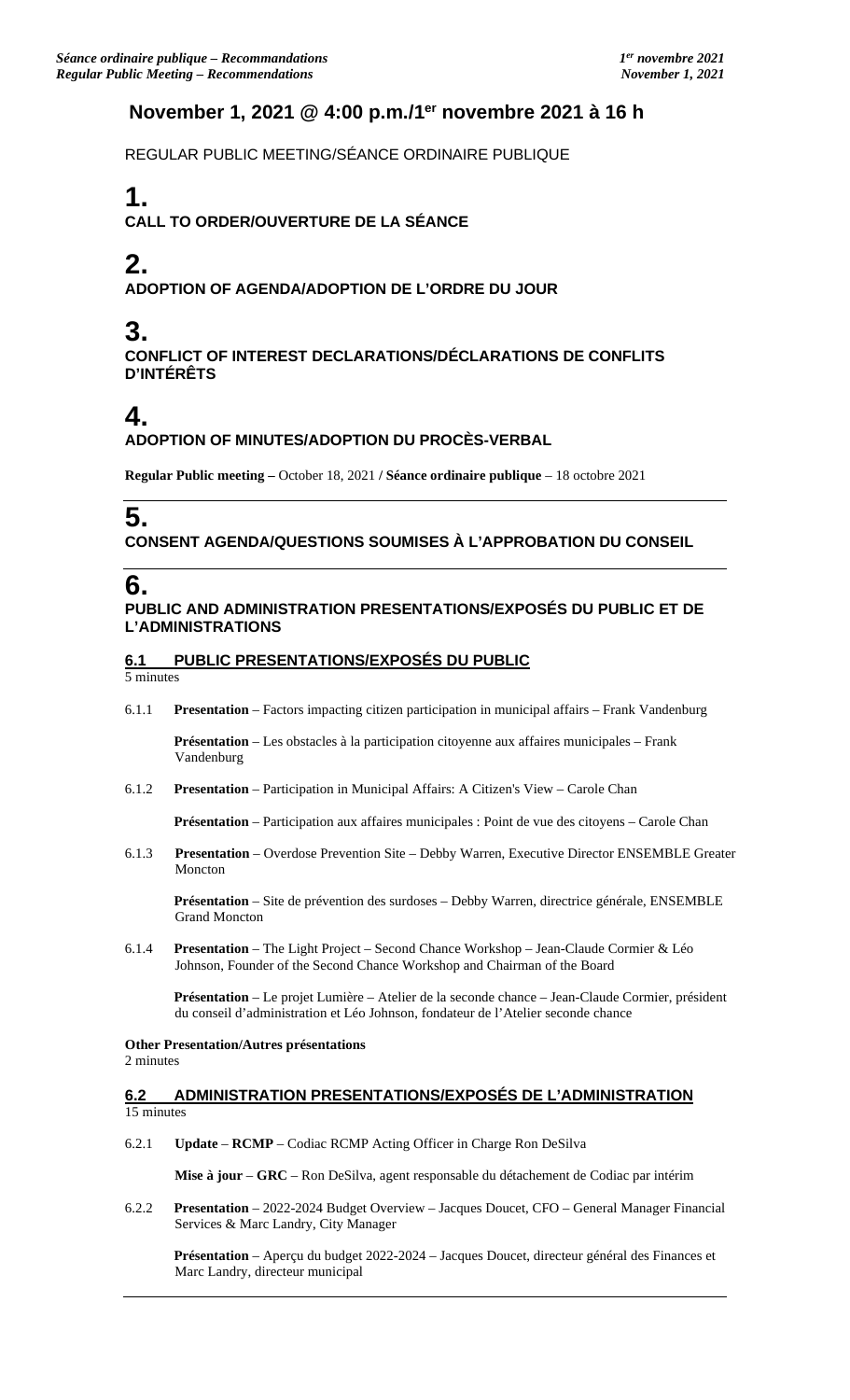## **7. PLANNING MATTERS/QUESTIONS D'URBANISME**

# **8.**

### **STATEMENTS BY MEMBERS OF COUNCIL/EXPOSÉS DES MEMBRES DU CONSEIL**

## **9.**

**REPORTS AND RECOMMENDATIONS FROM COMMITTEES AND PRIVATE MEETINGS/RAPPORTS ET RECOMMANDATIONS DES COMITÉS ET RÉUNIONS À HUIS CLOS**

9.1 **Recommendation(s)** – Special Committee of Whole – October 18, 2021

**Motion: That** Moncton City Council approve the City of Moncton 2022 Strategic Plan in principle.

**Recommandation(s)** – Séance extraordinaire du Comité plénier – 18 octobre 2021

**Motion : Que** le Conseil municipal de Moncton approuve en principe le Plan stratégique 2022 de la Ville de Moncton.

#### 9.2 **Recommendation(s)** – Committee of Whole – October 25, 2021

**Motion: That** administration be directed to implement the proposed modifications to the Sidewalk Clearing Plan for the 2021/2022 season, presented at the Committee of the Whole meeting of October 25, 2021.

**Recommandation(s)** – Comité plénier – 25 octobre 2021

**Motion : Que** l'on demande à l'Administration d'apporter les modifications proposées au Plan de déneigement des trottoirs pour la saison 2021-2022 déposé à la séance du Comité plénier le 25 octobre 2021.

## **10. REPORTS FROM ADMINISTRATION/ RAPPORTS DE L'ADMINISTRATION**

10.1 **Presentation** – 2022 BIA Budget – Anne Poirier-Basque, Executive Director

**Motion: That** Moncton City Council authorize the City Clerk to give notice which is to be published in accordance with the requirements contained in the Business Improvement Areas Act, R.S.N.B. 2014, c.102, on the 2022 budget submitted by Downtown Moncton Centre-ville Inc.

**Présentation** – Budget 2022 de la Zone d'amélioration des affaires du centre-ville – Anne Poirier-Basque, directrice générale, Downtown Moncton Centre-ville Inc.

**Motion : Que** le Conseil municipal de Moncton autorise la greffière municipale à diffuser un avis à publier conformément aux exigences de la *Loi sur les zones d'amélioration des affaires*, LRN-B 2014, chap. 102, pour le budget soumis par Downtown Moncton Centre-ville inc.

#### 10.2 **Request for Proposal RFP21-071** – Valve and Valve Chamber Condition Assessment and Master Plan

**Motion: That** Moncton City Council approve Administration's recommendation to award Request for Proposal #RFP21-071 – Valve, Valve Chamber Condition Assessment and Master Plan to the Proponent having received the highest total score, being Pure Technologies Ltd. for the Total Bid Price of \$1,122,413.80 including H.S.T. @ 15% and Estimated Disbursements.

It is also recommended that a Five Percent (5%) Contingency Allowance in the amount of \$56,120.70, including H.S.T. @ 15% be established for this project, should any additional costs be required to address unforeseen or unknown site conditions.

**Demande de propositions RFP21-071** –Plan directeur et évaluation des vannes et des chambres de vannes

**Motion : Que** le Conseil municipal de Moncton approuve la recommandation de l'Administration d'attribuer le contrat de la Demande de propositions n° RFP21-071 (Plan directeur et évaluation des vannes et des chambres de vannes) au proposant le mieux coté dans l'ensemble, soit Pure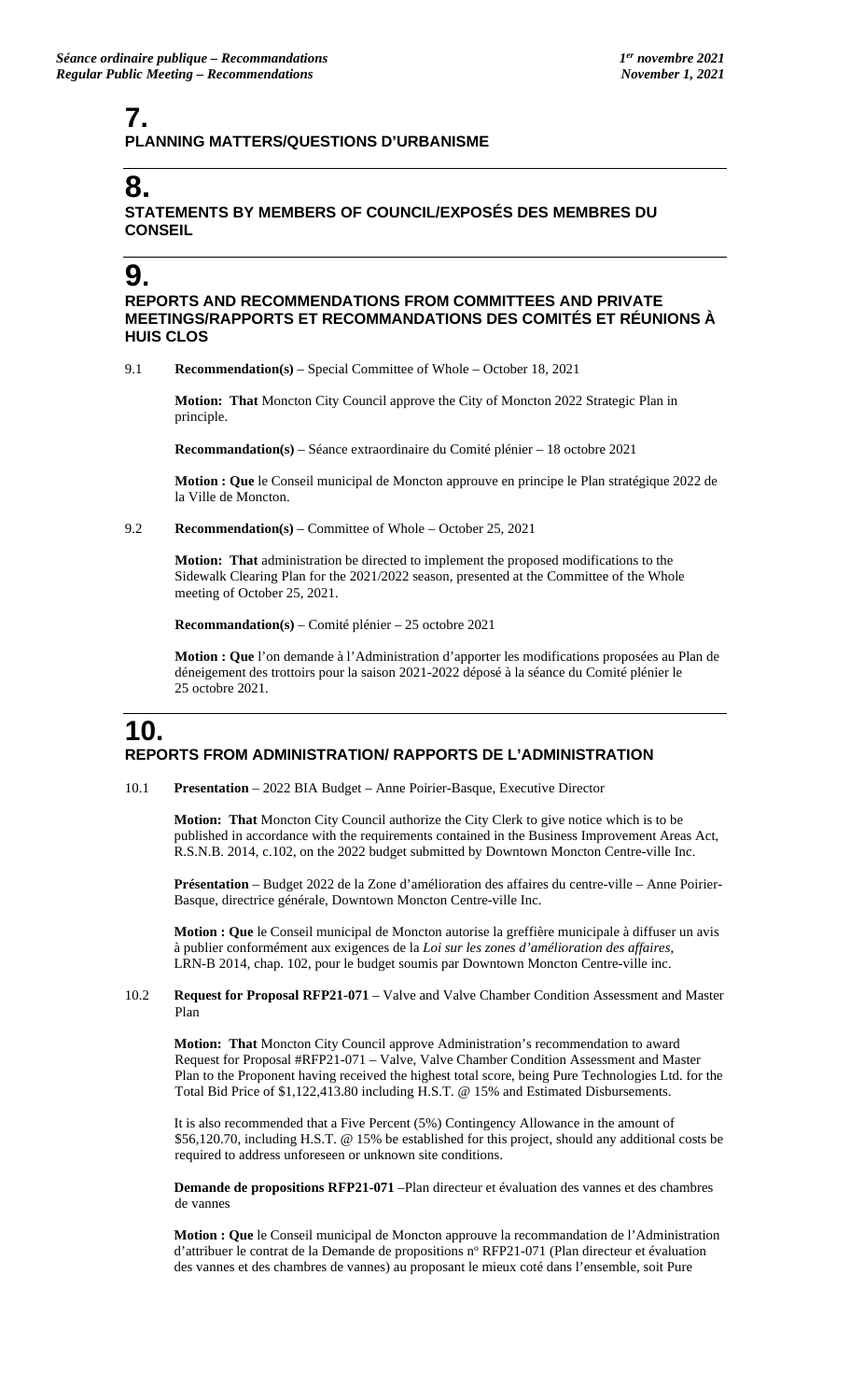Technologies Ltd., en contrepartie du prix total proposé de 1 122 413,80 \$, dont la TVH de 15 % et les débours estimatifs.

Il est également recommandé de constituer une provision pour éventualités de 5 % soit la somme de 56 120,70 \$, y compris la TVH de 15 %, pour ce projet si des suppléments de frais devaient être engagés pour tenir compte des conditions imprévues ou inconnues du chantier.

10.3 **Tender TCS21-058** – Snow Clearing – Avenir Centre Parking Lot, Plaza, Walkways and Exit Doors

**Motion: That** Moncton City Council approve Administration's recommendation to award Tender #TCS21-058 – Snow Clearing – Avenir Centre Parking Lot, Plaza, Walkways and Exit Doors to the lowest Bidder meeting the Terms and Conditions and General Specifications set out in the Tender, being LSR Enterprise Ltd., for the Total Tendered Price of \$80,500.02, including H.S.T. @ 15%, for a twelve (12) month period with options to extend the agreement up to a maximum of four (4) additional twelve (12) month periods, if it is in the City's best interests to do so.

**Appel d'offres TCS21-058** – Déneigement – Stationnement, esplanade, allées et portes d'accès – Centre Avenir

**Motion : Que** le Conseil municipal de Moncton approuve la recommandation de l'Administration d'attribuer le contrat de l'appel d'offres nº TCS21-058 (Déneigement - Stationnement, esplanade, allées et portes d'accès – Centre Avenir) au soumissionnaire le moins-disant qui respecte les clauses et les conditions et le cahier des charges général de l'appel d'offres, soit LSR Enterprise Ltd., en contrepartie du prix total offert de 80 500,02 \$, dont la TVH de 15 %, pour une durée de 12 mois assortie d'options permettant de proroger le contrat pour une durée maximum de quatre (4) périodes supplémentaires de 12 mois chacune, si cette prorogation répond aux intérêts supérieurs de la Ville.

10.4 **Motion** To Review Policing Services – Councillor Daniel Bourgeois

**Whereas** policing is the only service the City of Moncton is legally obligated to provide;

**Whereas** policing services represent a significant portion of the City's annual operating budget, and will represent a significant portion of the City's capital budget if a new police station is constructed;

**Whereas** the recent collective bargaining exercise between the provider of policing services in the City of Moncton, namely the members of the Royal Canadian Mounted Police, and their employer, the Government of Canada, resulted in a significant increase to salaries and benefits awarded to RCMP members retroactive to 2016, as well as a significant increase for the foreseeable future;

**Whereas** salaries and benefits represent the majority of the City's investments in policing services;

**Whereas** the City of Moncton has no control over RCMP members' compensation package and does not participate in the RCMP's collective bargaining process, yet must respect the results;

**Whereas** the Parliament of Canada's Standing Committee on Public Safety and National Security recently recommended that the RCMP cease to provide its policing services to municipalities and that the Government of Canada work with Provinces and municipalities that presently receive their policing services from the RCMP establish their own police forces in the future;

**Whereas** the Union of New Brunswick Municipalities recently adopted a resolution calling for a review of policing services provided in the Province of New Brunswick, including in Moncton;

**Whereas** City Council has struggled since 2019 to improve policing services in the City, notably its downtown, by failing to convince the Codiac Regional Policing Authority to reduce the property crime wave in the City and by hiring Community Officers that have limited enforcement authority;

**And whereas** the proposed police station is to be constructed according to national RCMP standards that will be irrelevant if the RCMP no longer provides policing services in the future, and its size and costs are driven mostly by the number of Staff working within the building, which makes its size and costs impossible to predict until the fate of policing services is determined more definitively;

**It is resolved that** the City of Moncton pause the construction of the police station until the fate of the RCMP as a municipal policing services provider is determined more definitively.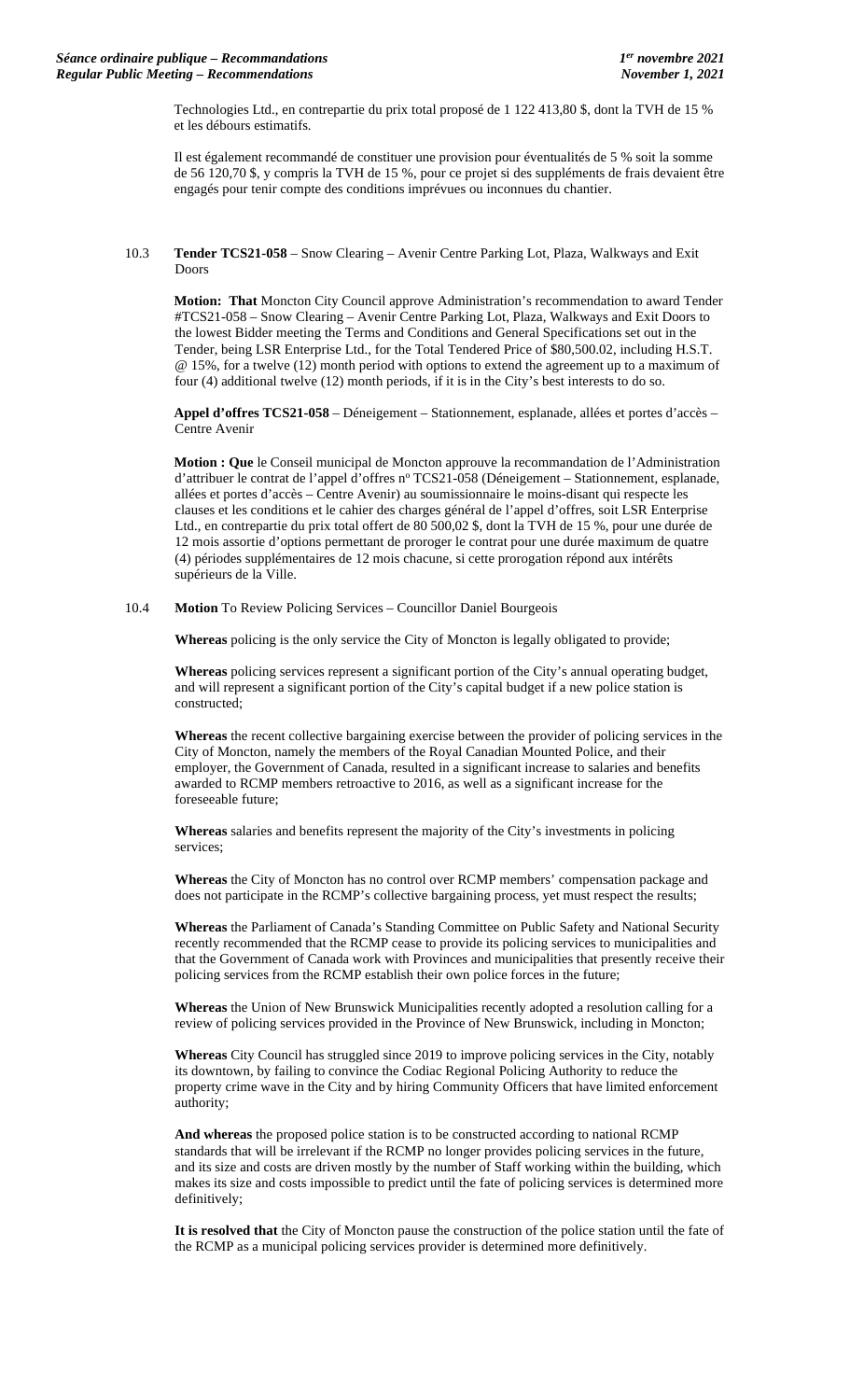**It is further resolved that** the City of Moncton hire an impartial expert on policing services in 2022 to update the 2010 policing services study in light of the aforementioned increases to RCMP salaries and benefits and the possibility the RCMP will no longer provide policing services to municipalities, as well as recent research on 'right-sizing' police forces and alternative public safety measures.

Moved by: Councillor Bourgeois Seconded by: Councillor Richard

**Motion** – Révision des services de police – Daniel Bourgeois, conseiller municipal

**Attendu que** les services de police sont les seuls services que la Ville de Moncton est obligée d'assurer en vertu de la loi;

**Attendu que** les services de police représentent une part importante du budget annuel d'exploitation de la Ville et, si on construit un nouveau poste de police, une part importante de son budget d'immobilisations;

**Attendu que** la récente convention collective conclue entre l'organisme qui assure les services de police à Moncton, soit la Gendarmerie royale du Canada et son employeur, le gouvernement du Canada, a donné lieu à une hausse considérable des salaires et des avantages sociaux attribuée aux membres de la GRC avec effet rétroactif en 2016, ainsi qu'à une augmentation substantielle des salaires et des avantages sociaux dans l'avenir prévisible;

**Attendu que** les salaires et les avantages sociaux représentent la majorité des investissements de la Ville dans les services de police;

**Attendu que** la Ville de Moncton n'exerce aucun contrôle sur le programme de rémunération des membres de la GRC et qu'elle ne participe pas à la négociation de la convention collective de la GRC, alors qu'elle doit en respecter les résultats;

**Attendu que** le Comité permanent de la sécurité publique et nationale de la Chambre des communes a récemment recommandé que la GRC cesse d'assurer les services de police destinés aux municipalités et que le gouvernement du Canada travaille en collaboration avec les gouvernements provinciaux et les municipalités qui ont actuellement droit aux services de police de la GRC afin de constituer leurs propres effectifs policiers;

**Attendu que** l'Union des municipalités du Nouveau-Brunswick a récemment adopté une résolution appelant à réviser les services de police assurés au Nouveau-Brunswick, notamment à Moncton:

**Attendu que** le Conseil municipal met tout en œuvre, depuis 2019, pour améliorer les services de police à Moncton, notamment dans le centre-ville, sans réussir à convaincre l'Autorité policière régionale de Codiac de réduire la vague de criminalité contre les biens dans la Ville et en embauchant des agents communautaires qui ont des pouvoirs limités dans l'application des lois;

**Et attendu que** le poste de police proposé doit être construit conformément aux normes nationales de la GRC, qui ne sont pas pertinentes si la GRC n'assure plus les services de police dans l'avenir, et que la taille et les coûts de ce poste de police sont essentiellement déterminés par le nombre d'employés en poste dans l'immeuble, de sorte qu'il est impossible de prévoir le nombre d'employés et les frais de personnel tant qu'on n'aura pas déterminé plus définitivement le sort des services de police;

**Il est résolu que** la Ville de Moncton mette en pause la construction du poste de police jusqu'à ce que le sort de la GRC comme fournisseur de services de police municipaux soit déterminé plus définitivement.

**Il est en outre résolu que** la Ville de Moncton fasse appel à un expert impartial pour les services de police en 2022 afin de mettre à jour l'étude des services de police de 2010 à la lumière des hausses mentionnées ci-dessus pour les salaires et les avantages sociaux des membres de la GRC et de la possibilité que la GRC n'assure plus les services de police destinés aux municipalités, ainsi qu'à la lumière des récents travaux de recherche sur l'« adéquation des effectifs » de la police et des différentes mesures de sécurité du public.

Motion déposée par : Daniel Bourgeois, conseiller municipal Motion appuyée par : Paul Richard, conseiller municipal

#### 10.5 Proof of Vaccination in Council Chambers

**Motion: That** Moncton City Council adopt a requirement for proof of full COVID-19 vaccination and a valid government identification for in-person attendance by elected officials, administration, the media and the general public at all City Council and Committee of the Whole meetings in Council Chambers where an option for virtual attendance can be provided, effective as of the next such meeting, subject only to valid medical exemptions. This requirement will be